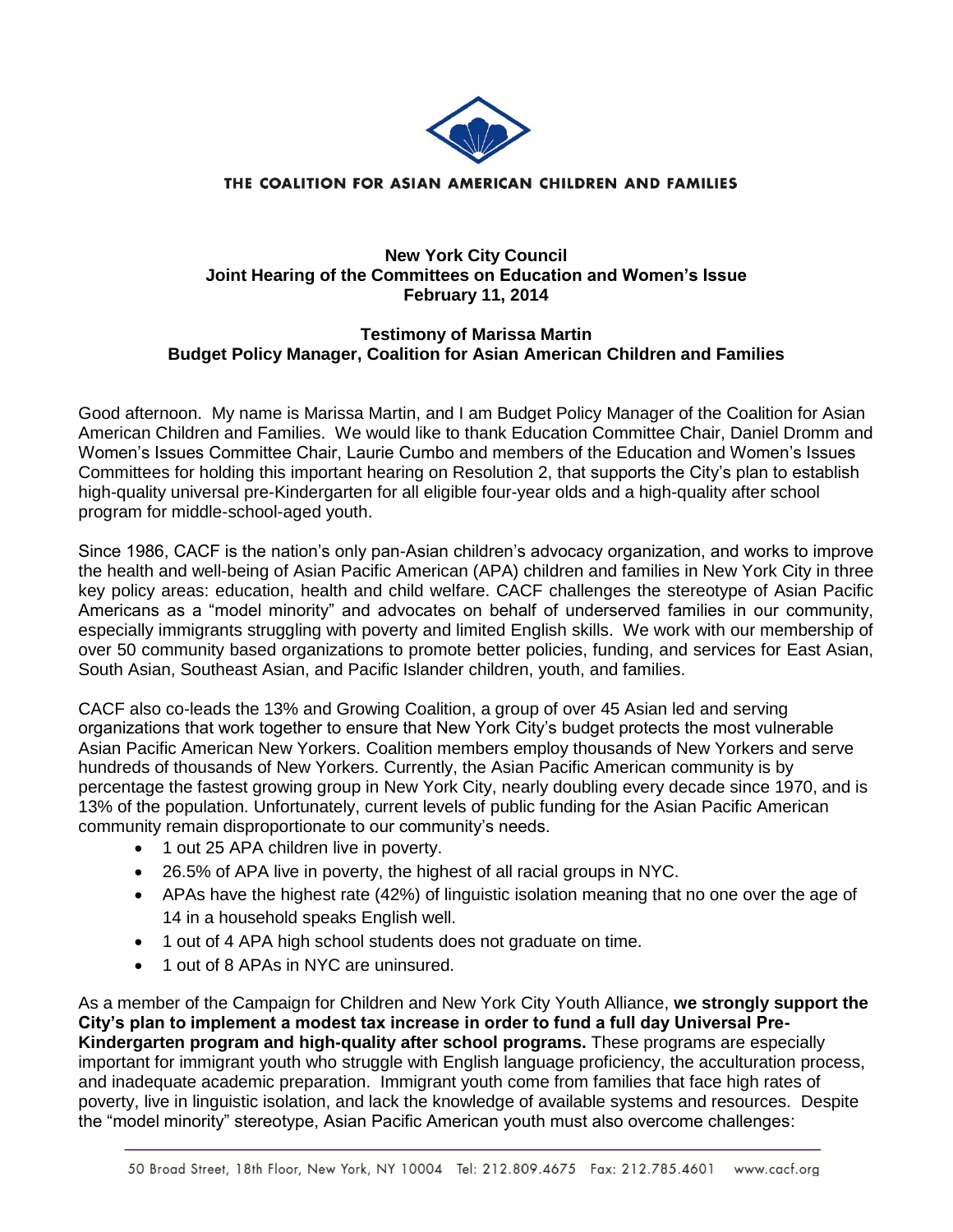- 1 out of 4 Asian Pacific American high school students does not graduate on time or at all.
- 1 out of 5 Asian Pacific American students is an English Language Learner.
- According to the New York State Department of Education, only 50% of Asian Pacific American  $(APA)$  students<sup>1</sup> are considered prepared for college and career.<sup>2</sup> For APA students in high need urban-suburban areas, the rate drops to  $35.2\%$ <sup>3</sup>

We were glad to see that the City acknowledged the unique challenges immigrant youth face in Mayor de Blasio's *Ready to Launch* plan and included a community needs assessment for all schools and CBO's who applied for these programs to ensure culturally competent, language accessible services are taken into consideration. During this RFP evaluation process, the City needs to ensure that small CBOs that serve emerging immigrant communities be supported**.** These organizations are rooted in and have the trust of their communities. They are often the first to become aware of and respond to the community's needs in a culturally competent and linguistically appropriate manner. A decrease in funding to these grassroots organizations translates into a diminished capacity to address the community's needs.

**Thank you for this opportunity to testify and we urge the New York City Council to pass Resolution 2 to allow New York City to establish high-quality programs that young new Yorkers deserve. We look forward to working with the City Council to ensure that all New Yorkers have access to the services and support they need to thrive.**

 $\overline{a}$ 1 "*Most New York Students Are Not College Ready,"* New York Times, Feb. 7, 2011. Available online at:

http://www.nytimes.com/2011/02/08/nyregion/08regents.html?\_r=1&hp.

<sup>&</sup>lt;sup>2</sup> Ibid. According to the New York State Department of Education College and Career Ready is defined as achieving a grade of 80 on the Math Regents, and a 75 on the English Regents. It is important to note that by their calculations, these grades merely predict a C grade for college level courses in these same subject areas.  $3$  Ibid.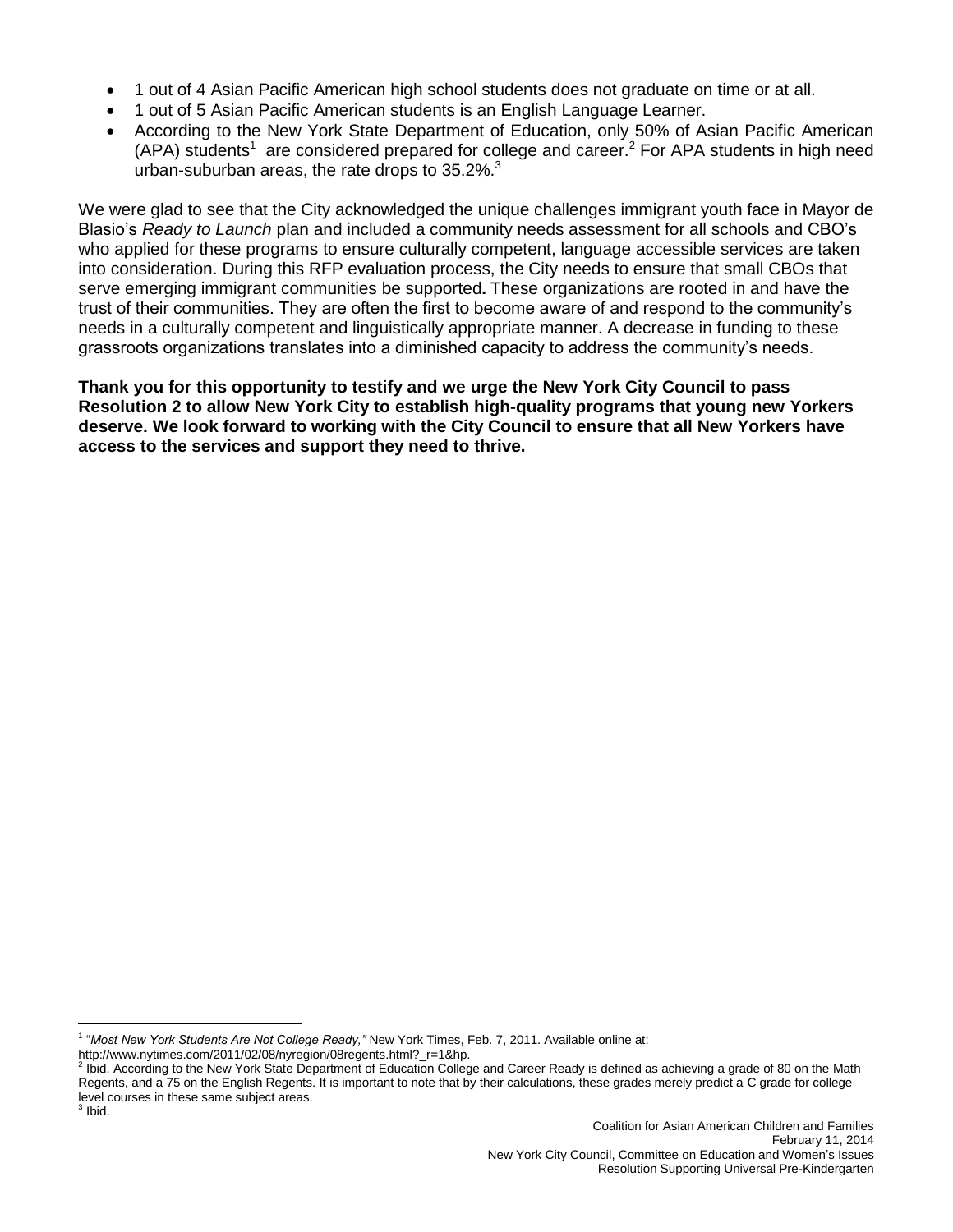**Testimony**

**Of**

**Candice Anderson Executive Director**



**Before the New York City Council Education and Women's Issues Committees**

**February 11, 2014**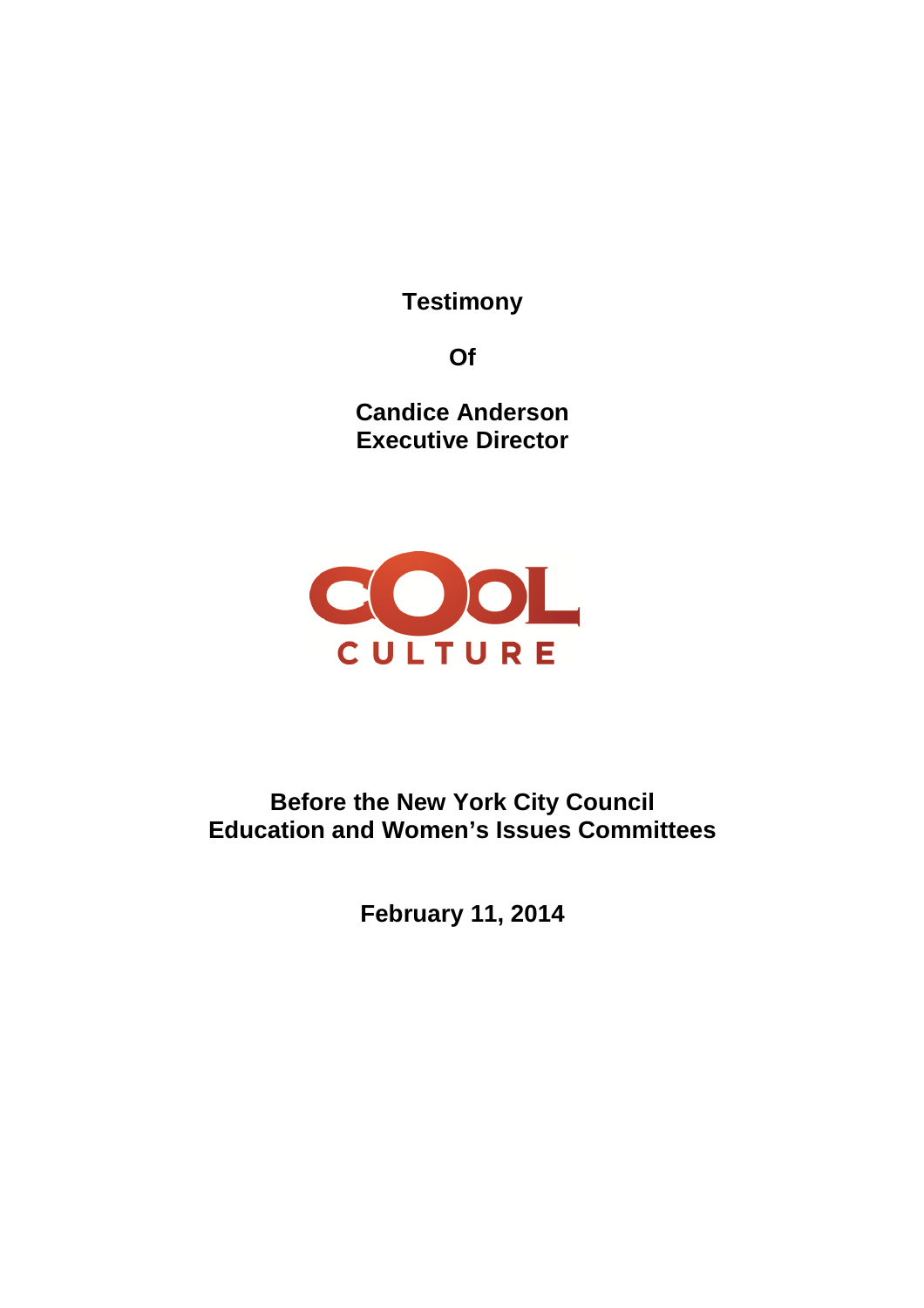Good afternoon, my name is Candice Anderson, and I am the Executive Director of Cool Culture. Before I begin, I would like to thank the Council members of the Women's Committee for the opportunity to provide you with some insight into the work we do with New York City's subsidized Pre-Kindergarten, Child Care, and Head Start programs, and to speak to the importance of quality early care and education for young children.

Fifteen years ago, the former Deputy Commissioner of Child Care and Head Start, Edwina Meyers, joined forces with Gail Velez, a children's publisher and Head Start director, to develop a program that would create a bridge between low-income families, preschool programs and the many wonderful cultural institutions for which that our great city is known.

## Today, **Cool Culture:**

- o **Partners with 65% of NYC's system of subsidized early education for lowincome families - more than 400 subsidized Pre-Kindergarten Child Care, Head Start and Title I public schools throughout the five boroughs to enhance classroom learning and increase family involvement in their children's education. The organization** has over a decade of experience connecting at-risk children and parents to arts and science education and, providing technical assistance and resources that enhance the quality of early education through the arts.
- o **Reaches 50,000 very low-income families, providing parents and children with free unlimited admission to 90 participating museums, botanical gardens and zoos** so that they can use the remarkable arts and educational resources within to support their children's education.

#### Ready to Launch**:**

**Cool Culture applauds both the Mayor's proposed plan and the City Council's resolution to provide every four-year old with** *full-day* **pre-Kindergarten (pre-K), and to enhance the** *quality* **of preschool education for an estimated 73,250 four-year-olds by the 2015 – 2016 school year.**

As you know, the past decade has brought a sequence of deep cuts to early education programs, and many now struggle to find the resources necessary to ensure quality education in the classroom. **A tax increase on New York City residents earning more than \$500,000 per year provides a reliable funding stream to support a high-quality pre-K program and a high-quality after school program.**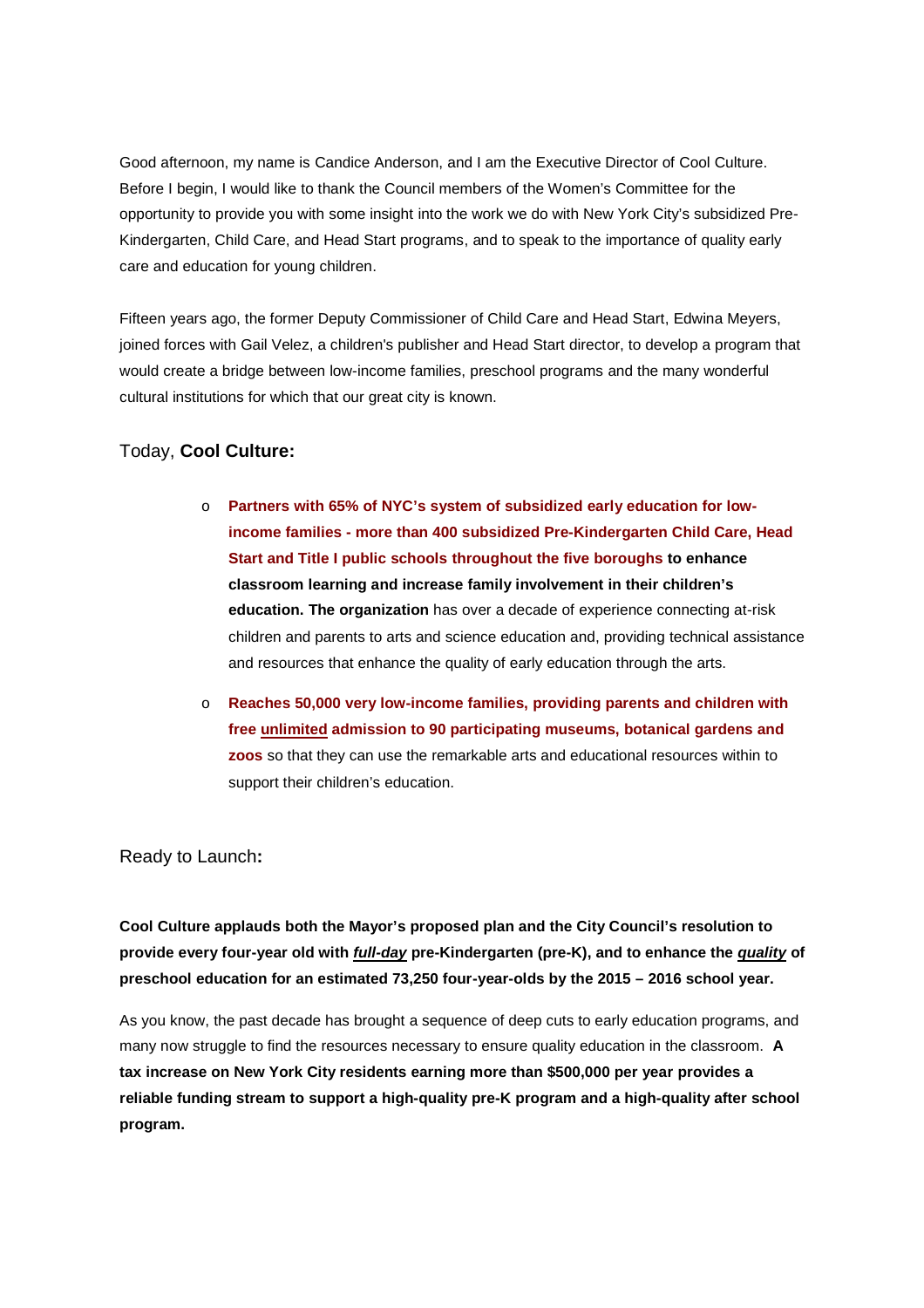**Low-income working parents depend on access to early care and education to remain in the workforce. Equally important, quality early education addresses the achievement gap and promotes school readiness by fostering children's growth in cognitive, social, and emotional development.**

**Given the ambitious nature of Ready to Launch, the next few weeks and months will be critical to ensuring an infrastructure that supports the creation of high quality programming, including early childhood arts education. As articulated in the Department of Education's** *Blueprint for Teaching and Learning in the Arts***, excellence in arts education begins in early childhood and requires a standards-based, rigorous approach to teaching the arts. As the details are worked out, Cool Culture recommends that towards the Ready to Launch objective of "employ[ing] strategies for advancing quality that build on existing systems," the administration develop a plan that leverages New York City's world-class "system" of cultural institutions and arts organizations.**

The benefits of a high quality early childhood arts education to children's vocabulary development, critical thinking are well documented. Museums' sensory-rich environments stimulate curiosity and foster vocabulary-rich family interactions that boost young children's oral-language skills, emergentand visual-literacy skills and early reading success.<sup>1</sup> Cultural institutions, teaching artists and **museum educators have rich collections and programs they can offer children and families, and can play a vital role in developing the learning skills of young children in their communities, supporting family involvement, and educational quality.**

**With major changes in New York City's system of preschool education creating an opportunity for improved quality, the City Council along with the Mayor has a critically important role to play to ensure that the city's most vulnerable children have access to a holistic, high quality education.**

**Thank you.**

<sup>&</sup>lt;sup>1</sup> Leon Lynn. Language-Rich Home and School Environments Are Key to Reading Success. 1997. The Harvard Education Letter. Volume XIII, Number 4; and Museums, Libraries, and 21st Century Skills. The Institute for Museum and Library Services. July 2009.